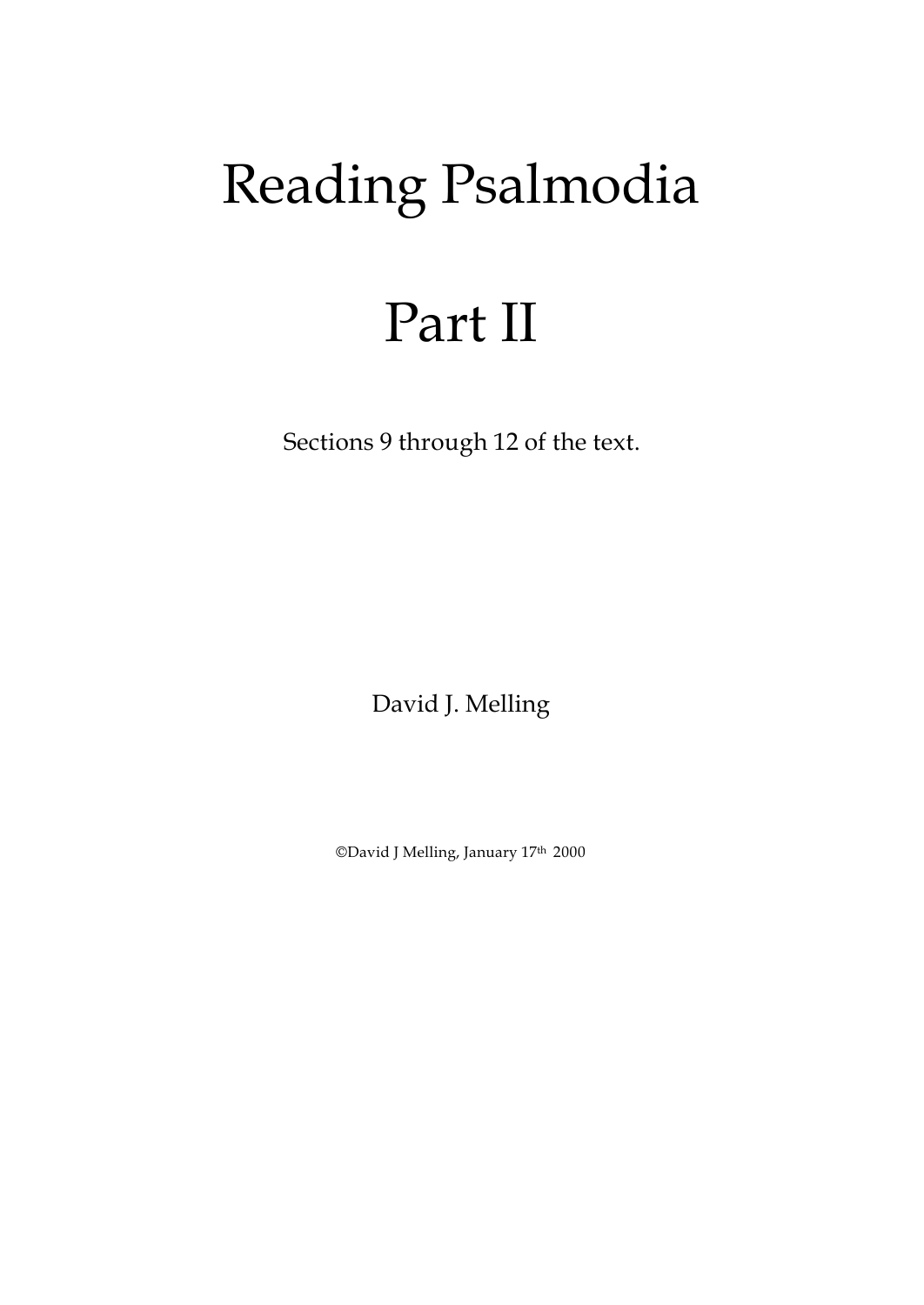### **Contents**

*Part I* Introduction 1. Notes and Scales 2. The Types of Scale 3. The Three Systems 4. The Interval Signs 5. Time Signs 6. Qualifying Signs 7. The Types of Hymns & Melodies 8. Isokratima *Part II*  **9. Tones, Modes & Scales Tone 1 Tone 2 Tone 3 Tone 4 Tone 5 Tone 6 Tone 7: Varys Tone 8 10. Marks, Tokens & Accidentals 11. Rhythm & Tempo 12. Psalmodia in Practice The Voice The Forms of Chant** *Part III* 13. Pitch Modulation Tone to Tone 14. Theory & Practice 15. Diatonic & Enharmonic 16. Hard & Soft Chromatic 17. Melodic Accents 18. Transcribing Psalmodia into European Notation 19. The Microtones of the Scales of the Eight Echoi *Part IV* Notes and Bibliography.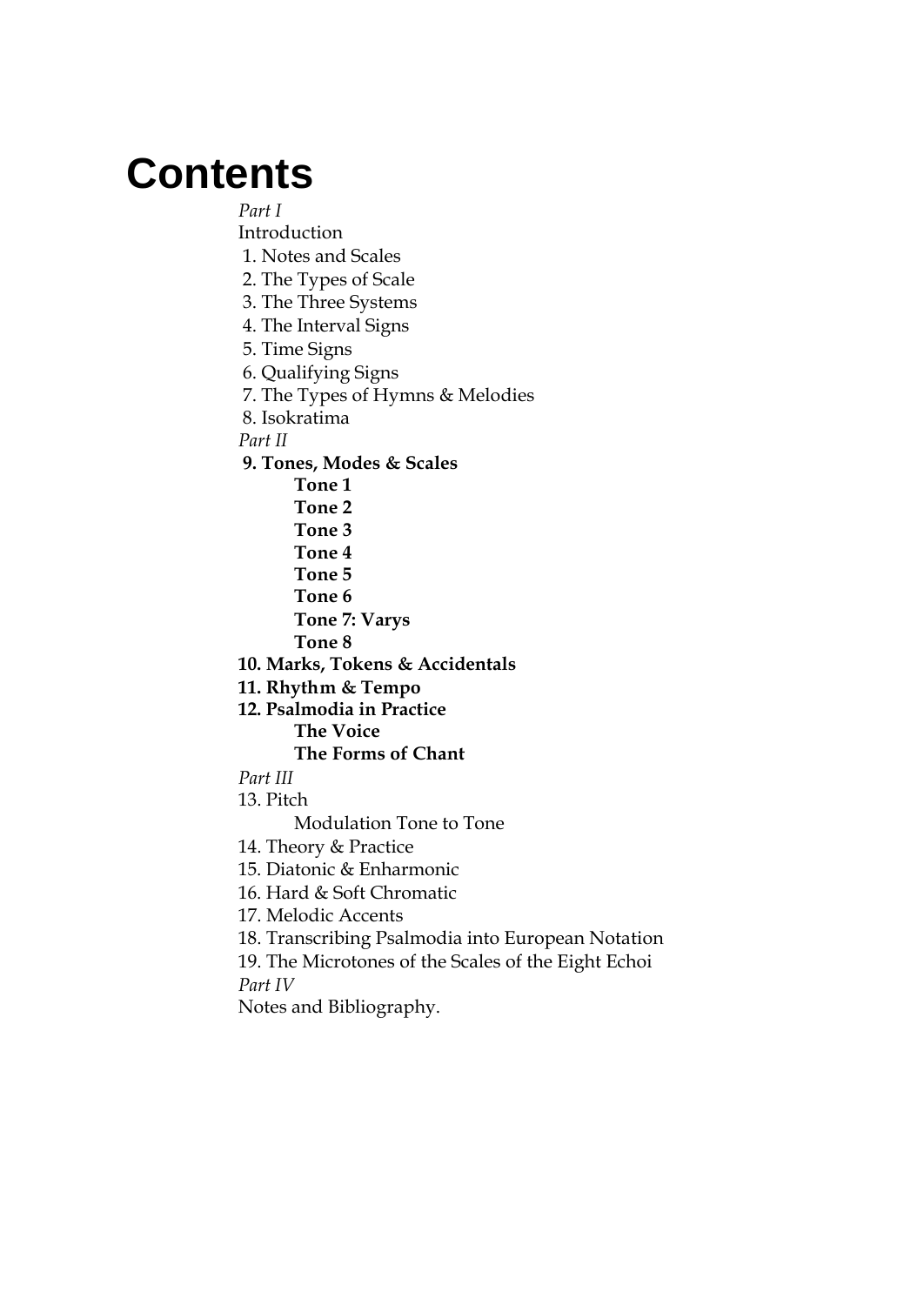#### **9. TONES, MODES & SCALES.**

The **Eight Tones** *(Echoi,)* are defined Calendrically and liturgically as well as musically, in that the offices of each day are organised on the basis of a cycle of eight weeks, each of which has its own Tone. The offices contained in the *Anastasimatarion* and the *Parakleitike* are organised in a sequence of eight successive weeks each of which uses one of the Eight Tones.

Each Tone makes use of a cluster of Modes, some are in common use, some are rarely used. Different modes are used for the Irmic melodies of a given Tone from those used for the Sticheric melodies of the same tone.

Each mode has its own characteristic scales; sometimes the ascending scale used in a specific mode is different in some way from the descending scale of the same mode. Each mode is defined by its scales, its Basic Note or Tonic, its Dominant Notes, its Melodic Loci, *(theseis,)* its Melodic Cadences *(katalexeis)* and its Emotional Character. Just as different modes can use the same scale, a particular melodic locus may occur in more than one mode. Traditional theorists also distinguish the modes according to their Intonation Formulae *(apechemata),* but this is archaic, the classic intonation formulae are really redundant in modern practice.

**Basic Note or Tonic:** each mode has a basic note. The melody almost always ends on the basic note, and the basic note is heard as the foundation note and home note of the mode's scale. It is not always the lowest note of the scale: in the Soft Chromatic scale in Echos II for example, the basic note is  $G/Di$  , but the scale regularly descends five notes lower.

**Dominant Notes:** in addition to the basic note of the mode, each mode has one or more other notes that play a dominant role in its melodies and provide the arrival point for its cadential formulae.

**Intonation Formulae** *(apechemata)* in the ancient chant, standard melodic phrases were used by the precentor to define the mode in which the following piece would be sung. Later versions of these phrases and the odd "words" to which they were sung (neanes, anes, agia &c.) are still sometimes used, most commonly, however, the apichimata are reduced to a single note or pair of notes. The chant can be sung perfectly well without the intonation formulae, but they can be useful in ensuring singers know exactly what they are to do.

**Melodic Loci**. *(Theseis)* Western scholars of Mediaeval Byzantine music discovered, on decyphering and analysing the melodies written in the ancient notation, that the same or similar musical phrases kept recurring in different melodies of the same echos. This has led to a consensus amongst them that the art of the Byzantine Melode consisted of constructing melodies by combining together standard stereotyped phrases typical of a particular mode. This is certainly an inadequate account of melurgy whether mediaeval or modern; the psaltic composer has at his or her disposal all the loci of the various modes, but the art of melurgy cannot be reduced simply to the technique of nailing together a sequence of melodic loci. Analysis of long and ornate melodies in particular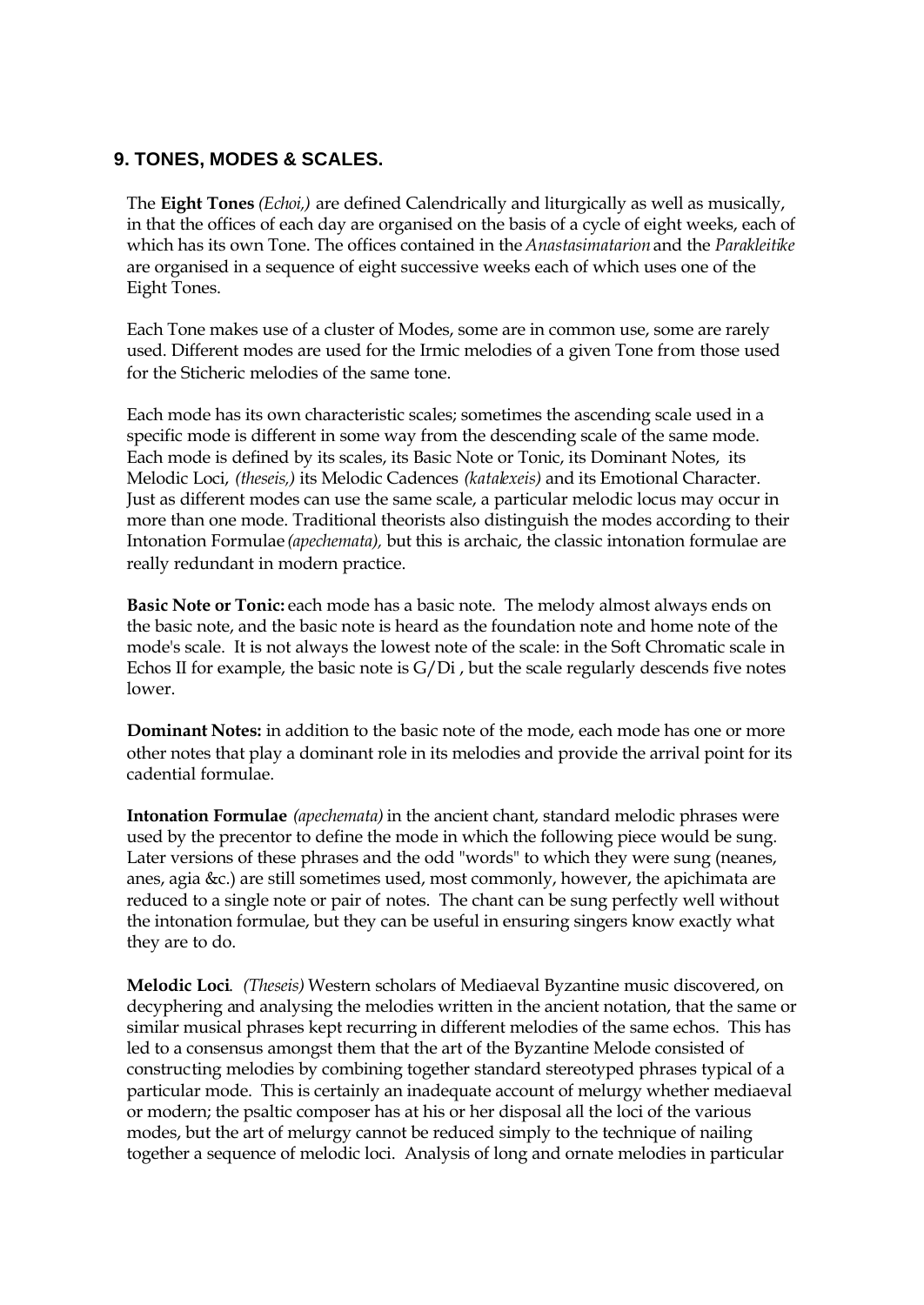would make this evident. A cherubikon by Peter Lampadarios or Grigorios Protopsaltes is no more a simple sequence of loci than is a passage of Homer simply a catena of poetic cliches.

Nonetheless, each mode does have its own typical melodic loci, and the use of these as significant elements in the melodies in a given mode help give it its typical musical flavour.

**Melodic Cadences.** *(Katalexeis.)* A typical and extremely important feature of Byzantine Psalmodia is the use of melodic cadences. Each mode has its own typical cadential formulae. They serve as musical punctuation of the text as well as establishing clearly the mode in which the text is being sung. The cadences are of four kinds:

- ?? **Partial Cadences** *(ateleis katalixeis)* function rather like the commas of the poetic text. They mark the end of a musical and textual passage, and at the same time indicate there is more to follow. Partial cadences can end on any of the dominant notes of the mode being sung.
- ?? **Complete Cadences** *(enteleis katalixeis)* are more definite, marking the end of a complete section of the hymn. They correspond to the colons or full-stops of the written text. Complete cadences often end on the basic note of the mode.
- ?? **Final Cadences** *(telikai katalixeis)* are a special kind of complete cadence used to mark the end of the hymn being sung. They normally end on the basic note of the mode.
- ?? **Emphatic Cadences** or **Cue Cadences** *(oristikes katalixeis)* are more emphatic versions of Final Cadences used both to mark the completion of the whole passage of chant the psaltes has sung, and to provide a cue for the next *ekphonesis*. Typical of cue cadences is a sustained slow trill on the final note of a piece. Since such cadences cue the clergy, sometimes the piece is concluded on a note other than the basic note to indicate where the ekphonesis will be chanted. *The function of the emphatic cadences as musical cues is of considerable importance; the psaltes needs to take care not only to use the cue cadences at the right moment, but also to avoid misusing them, (for example, to end one in a sequence of hymns or verses,) to avoid miscuing the clergy.*

The Eight Tones are divided into two groups, four Principal Tones and four Plagal Tones. *The Eight Tones of Byzantine Psalmodia correspond to the Eight Tones of Latin Plainchant, but are not identical with them. It should be noted that the numbering of the two sets of tones is not the same, the odd numbered Latin tones are the four Authentic Tones, the even numbered Tones, the four Plagal. So, for example, Latin Tone Two is also Latin Plagal One and Latin Tone Four is also Latin Plagal Three*. In the Byzantine Tone System, Tone Five is Plagal One, Tone Six is Plagal Two, Tone Seven (The Grave Tone) is Plagal Three and Tone Eight is Plagal Four. The Eight Tones of Modern Psalmodia derive from, but are not identical to those in use in the Mediaeval period, though there is nonetheless a close relation between the two systems.

#### **TONE ONE:**

Scale Type: DIATONIC Basic Note: Pa Dominant Notes: Irmic Melodies: Pa & Di Sticheric Melodies: Pa & Ga MODES: The Mode in which Irmic melodies are sung is the Diatonic scale on D/Pa: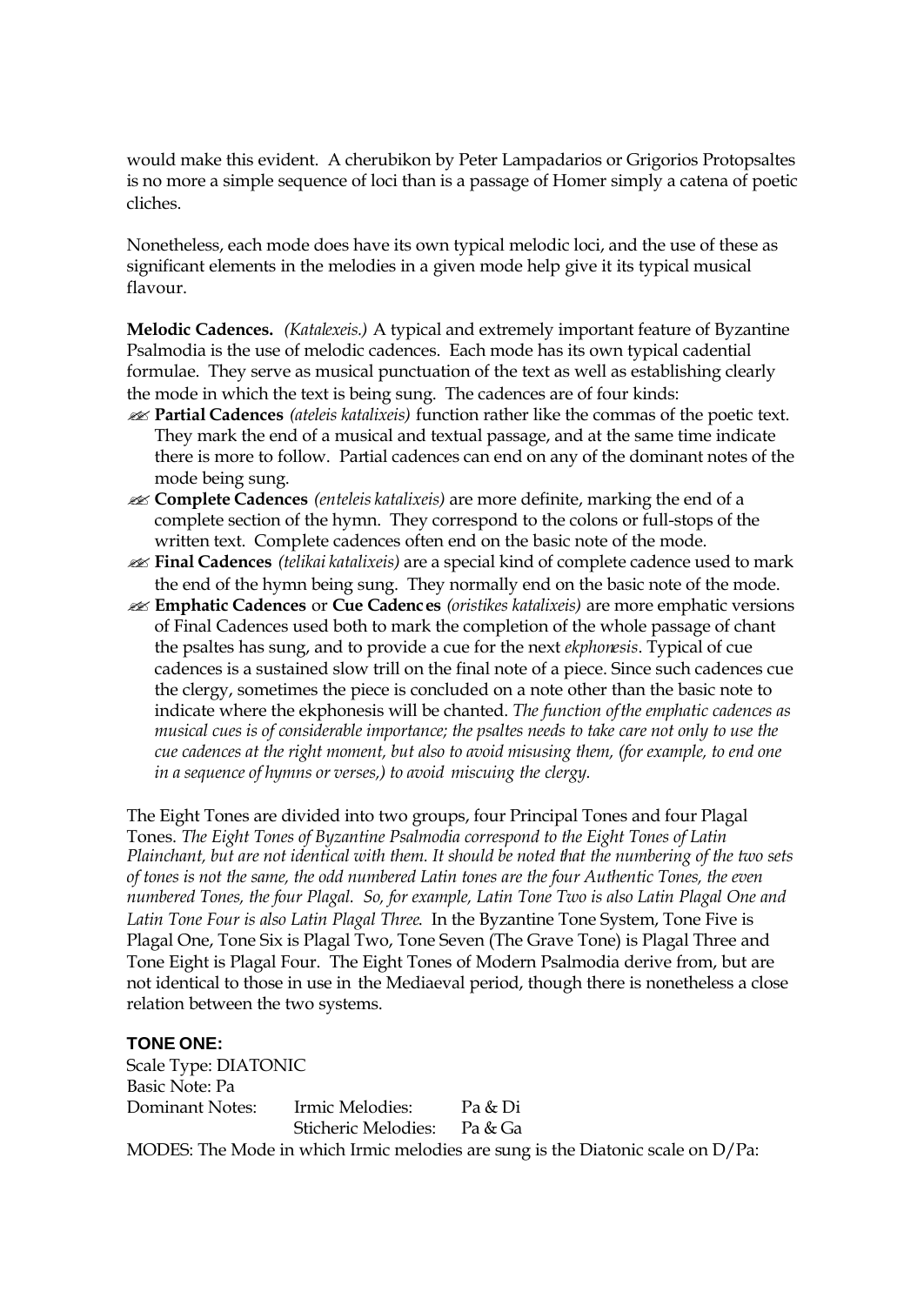#### **Pa [10] Vu [8] Ga [12] Di [12] Ke [10] Zo [8] Ni [12] Pa**

Usually, however, the note Zo is flattened in both descending phrases and in phrases which ascend to it but do not immediately proceed to the Ni' or Pa' above. Many Psaltai follow a somewhat dubious Thessalonikan fashion and flatten Vu in descent as well.

Exceptionally, the melody *Ton Taphon Sou Soter* is sung to a chromatic mode; usually it is sung in the soft chromatic scale, but some modern versions offer a related melody in a hard chromatic mode. Since it belongs to the Tone One *Anastasimatarion*, the melody is said to be in Tone I Chromatic; it could equally be assigned musically to Tone II.

Sticheric melodies are sung to a mode which uses the same scale, but which uses different melodic loci and cadences.

#### **TONE TWO:**

Scale Type: CHROMATIC.

| Basic Note:     | Irmic melodies:            | P <sub>a</sub>    |
|-----------------|----------------------------|-------------------|
|                 | Sticheric melodies:        | Di, sometimes Bou |
| Dominant Notes: | Irmic Melodies:            | Pa. Di            |
|                 | <b>Sticheric Melodies:</b> | Ni, Bou & Di      |
|                 |                            |                   |

MODES: The Irmic melodies of Tone Two are normally sung to a mode based on the Hard Chromatic scale, with Pa as its basic note. Sticheric melodies are sung to a mode which uses the Soft Chromatic scale, with Di as its basic note. Some Pappadic melodies use a mode based on the Soft Chromatic scale with E/Vu as its basic note.

The use of two modes, one based on the hard chromatic scale, one on the soft chromatic scale is also found in the Plagal Second Tone.

The second tone is very widely used in Psalmodia. It is the Tone commonly used for the Ekfonesis, the Antiphons and the Trisagion of the Divine Liturgy. Correctly, Tone II should be used for all the main melodies of the Synaxis, but in contemporary practise Tone V and Tone VIII are commonly used.

#### **TONE THREE.**

Scale Type: ENHARMONIC Basic Note: Ga Dominant Notes: Pa, Ga & Ke

MODES: Both Irmic and Sticheric melodies are constructed in modes which use the enharmonic scale on Ga. In practice some singers do not make a clear systematic distinction between the scale on which they sing Tone III and the scale they use to sing Tone VIII melodies based on Ga. The sharper Vu of Tone III is, however, important for the colouring it gives.

#### **TONE FOUR**

|                                         | Scale Type: DIATONIC and CHROMATIC  |     |
|-----------------------------------------|-------------------------------------|-----|
|                                         | Basic Note: Irmic & Short Sticheric | Bou |
|                                         | Slow Sticheric                      | Pa  |
|                                         | Pappadic                            | Di  |
| Dominant Notes: Irmic & Short Sticheric | Vou, Di                             |     |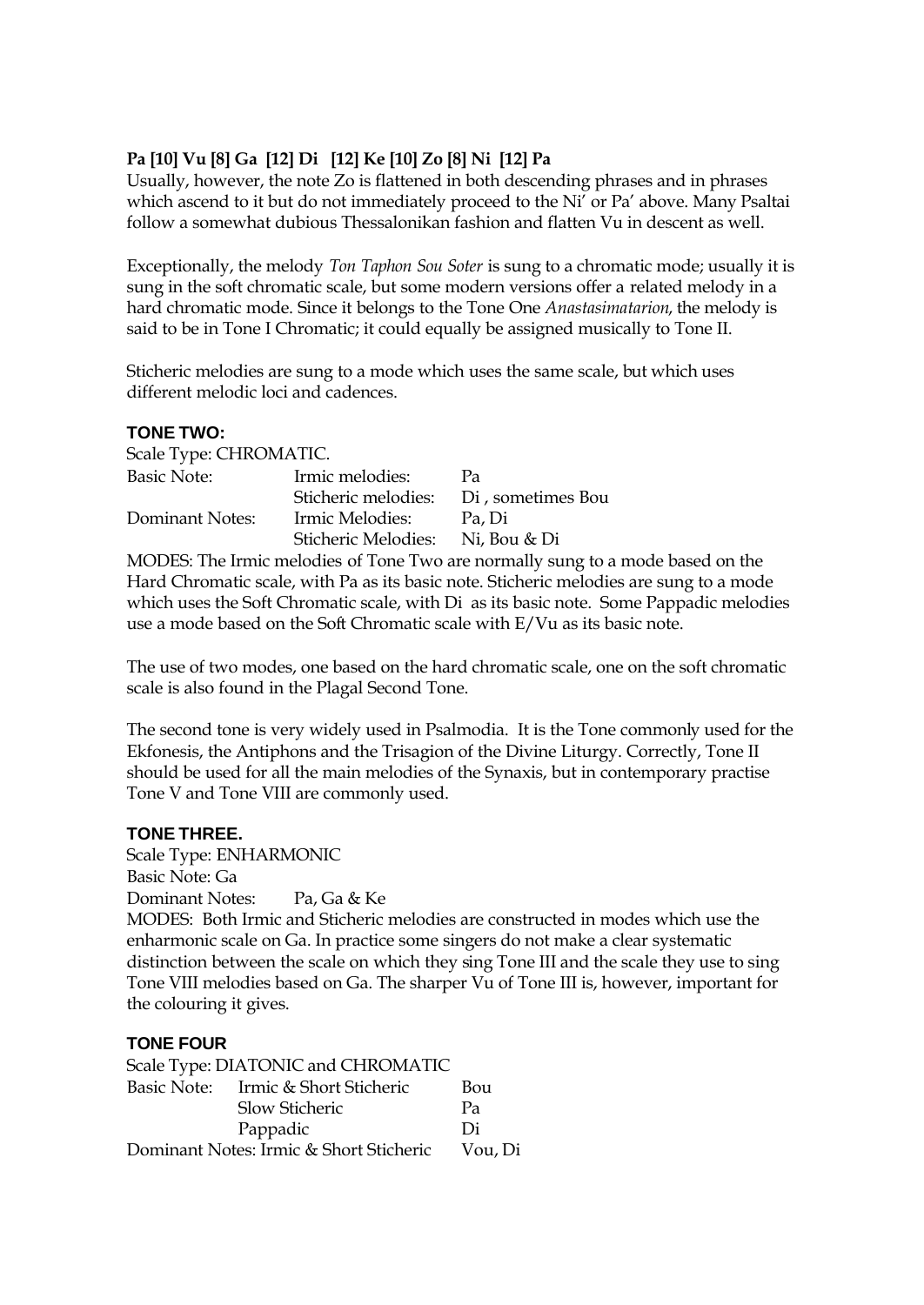Slow Sticheric Pa, Vu & Di MODES: The Fourth Tone makes use of a complex family of modes. Legetos, a diatonic mode based on Vu is used in short Irmic and short Sticheric melodies. *(In practise, Greek and Cypriot Psaltai generally sing Legetos to a distinctly non-diatonic tuning.)* A second Diatonic mode based on Pa and Di , but having its Final and Emphatic Cadences on Vu is used in slow sticheric melodies. A third mode based on Di is used in some Ornate melodies and in the Pappadic style.

In Legetos it is usual to sharpen slightly the Pa below the basic Vu both when Pa acts in effect as a leading note to Vu and in the Locus Bou-Pa-Ni-Pa Vou.

A second and very common mode used in short Irmic and Sticheric styles uses both a slightly sharpened Pa and a slightly flattened Ke; this makes it virtually indistinguishable from the soft chromatic mode of Tone Two. It is now customary to accept that this mode of Four is indeed in the soft chromatic scale and to mark it with the signs and tokens of that scale. This soft chromatic mode is of great importance since it is used for *Theos Kyrios* and for most Apolytikia and Kontakia in Tone Four. The Emphatic Cadence of this mode is normally on Di .

When the note Zo' occurs as an unemphatic note in a descending passage or when the melody rises to it and then descends without emphasising it, it is frequently flattened.

The automelon kathisma *Kataplagi Iosif* is sung to a very beautiful melody in a mode of the soft (or sometimes the hard) chromatic scale. Since *Kataplagi Iosif* is the automelon of very many prosomia, care must be taken to distinguish this, the proper melody of the automelon, from a second melody in a mode of the soft chromatic scale used for the prosomia of *Kataplagi Iosif* when they are sung as apolytikia - this is an important set of apolytikia including *Apegrafeto Pote, Etimazou Bethleem, Ek tis Rizis Iessai* and *I Amnas Sou.*

An uncommon but beautiful enharmonic mode of the Fourth Tone also exists.

#### **TONE FIVE or TONE PLAGAL ONE**

| Short Irmic & Sticheric modes: | Ke.        |
|--------------------------------|------------|
| Slow Irmic & Sticheric modes:  | Pa or Ke   |
| Short Irmic & Sticheric:       | Ke, Pa, Ni |
| Slow Irmic & Sticheric:        | Pa, Di, Ke |
|                                |            |

MODES: Most pieces in Plagal I use a mode of the diatonic scale based on Ke or the identical mode transposed to the base Pa. Pieces in the Slow, Ornate or Pappadic styles frequently use a more complex mode which uses both the diatonic scale on the base Pa and the enharmonic scale on Ga used in Tone Three. Some pieces in these slow styles are written in what is called the Pentaphonic mode of Plagal I; this is a beautiful and lyrical mode which has Pa, Ga, Di and Zo<sup>b'</sup> as its Dominant Notes, and many of its phrases begin typically on Zob'.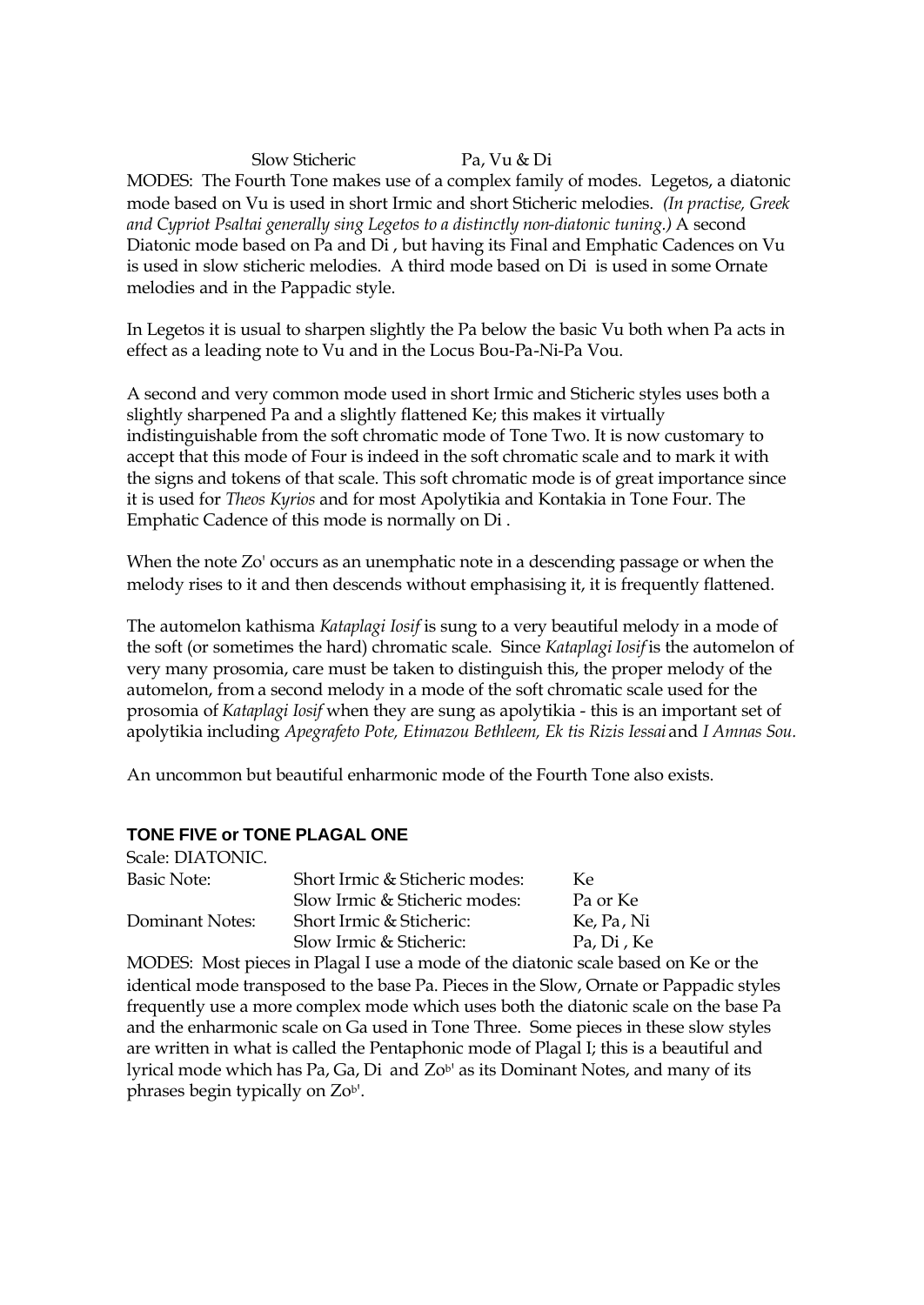#### **TONE SIX or PLAGAL TWO**

| Scale: CHROMATIC |                               |           |
|------------------|-------------------------------|-----------|
| Basic Note:      | Irmic & short Sticheric modes | Vu or Di  |
|                  | Slow Sticheric & Ornate modes | Pa        |
| Dominant notes:  | Irmic & short Sticheric:      | Vou, Di   |
|                  | Slow Sticheric & Ornate:      | Pa, Di Ke |

MODES: The Second Plagal Tone uses modes based on the soft chromatic scale and modes based on the hard chromatic scale. The Irmic and short Sticheric styles use modes of the soft chromatic scale based on Vu or Di . The Slow sticheric and Ornate styles use modes of the hard chromatic scale based on Pa.

#### **BARYS, THE GRAVE TONE**

|                 | Scale: DIATONIC and ENHARMONIC |                               |
|-----------------|--------------------------------|-------------------------------|
| Basic Note:     | <b>Enharmonic Modes:</b>       | Ga or $Zob$                   |
|                 | Diatonic Modes:                | Zo or $Zo'.$                  |
| Dominant Notes: | Enharmonic Mode on Ga:         | Ga, Di, $Zo^{b}$              |
|                 | Enharmonic Mode on Zob:        | Bou <sup>b</sup> , Di, $Zo^b$ |
|                 | Diatonic Modes:                | Pa, Ga, Di, Zo <sup>b'</sup>  |

MODES: The short Irmic and Sticheric styles make use of one mode based on the Tetrachordal Enharmonic scale on Ga, and of modes based on the (Octave-System) Diatonic scale on Zo. The first of these uses the same Tetrachordal Scale as Tone Three, but the Dominant Notes, Melodic Loci and Melodic Cadences of Barys are quite different. The Diatonic modes of Barys are used in the short styles and also in slow and Ornate styles. A family of such modes exists:

**Tetraphonic Diatonic Barys:** or Pentachordal Diatonic Barys, whose melodies are based on the lower Zo, has typical melodic loci that rise up to Ga, but avoid phrases passing directly through it, frequently use  $Di b$  as a downward "leading note" to Ga, and making frequent use of Di  $\frac{b}{c}$  and Zo<sup>b'</sup>.

**Pentaphonic Diatonic Barys:** or Hexachordal Diatonic Barys, or Protobarys is similar to the Irmic mode of Tone One in its lower scale, but makes frequent use of an emphatic Zob' in the upper part of the scale. Its Melodic Loci are closely similar to those of Tone One.

**Heptaphonic Diatonic Barys:** is a dramatic mode of Barys with a very high tessitura. It uses the upper Zo of the Diatonic scale as its basis, and generally ranges from Ga# to upper Ga'. It makes regular use of Ke# and of Boub in its melodies, and uses Di and Zo' as its dominant notes.

The Octave-System Enharmonic Barys based on  $Zo<sup>b</sup>$  is used in a variety of melodies in the Slow and Ornate styles.

#### **TONE EIGHT or PLAGAL FOUR**

| Scale: DIATONIC |                     |             |
|-----------------|---------------------|-------------|
| Basic Note:     | Octave-System mode: | Ni          |
|                 | Tetrachordal mode:  | ( ÷ัล       |
| Dominant Notes: | Octave-System mode: | Ni, Vou, Di |
|                 | Tetrachordal Mode:  | Ga, Di, Ke  |
|                 |                     |             |

MODES: There are melodies of all styles, short, slow, Irmic and Sticheric, of Tone Eight which use both the Octave-system mode and the Tetrachordal mode. (Some melodies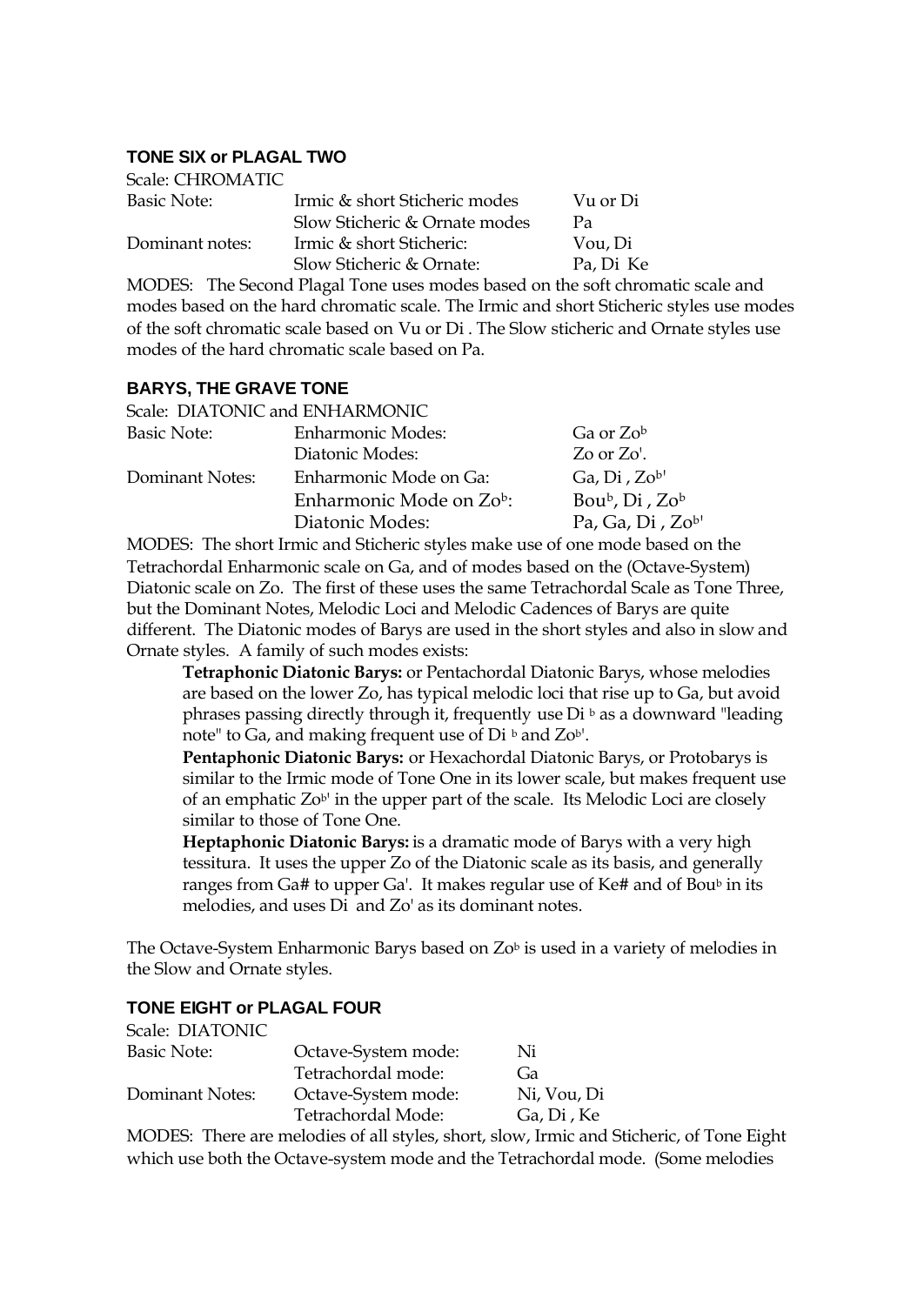can be sung either on Ni or on Ga depending on the Psaltes' preference and the relation of the particular hymn to the melodies preceding and following. Such hymns have a restricted range and can usually be sung equally easily at either pitch.)

#### **10.MARKS, TOKENS & ACCIDENTALS**

To distinguish the notes of one scale from another, **Identifying Marks** *(Martyria)* are used. An Identifying mark stand at the end of each phrase of the written melody to indicate the note on which that particular Melodic Cadence will end. An Identifying Mark is also frequently used before the start of a written melody, or a passage of written melody, to indicate the starting point, basic note and scale of the melody.

The notes of the natural Diatonic scale carry the following Identifying Marks:

|  |  |  |  | Di Ke Zo Ni Pa Vu Ga Di Ke Zo Ni Pa Vu |  |  |
|--|--|--|--|----------------------------------------|--|--|
|  |  |  |  |                                        |  |  |

The equivalent Identifying Marks of the notes of the Soft Chromatic Scale are:

 **Ni Pa Vu Ga Di Ke Zo Ni**   $\begin{array}{ccccccccc}\nV & \pi & 6 & \Gamma & \Delta & \pi & \mathcal{Z} & \nu' \\
\vdots & \beta & \vdots & \beta & \vdots & \beta & \vdots & \beta\n\end{array}$ 

Those of the Hard Chromatic scale are:

|  |  |  |  | Di Ke Zo Ni Pa Vu Ga Di Ke Zo Ni Pa Vu                                                                                                                                                                                                                                                                                                                                                                                                                                                                               |  |  |
|--|--|--|--|----------------------------------------------------------------------------------------------------------------------------------------------------------------------------------------------------------------------------------------------------------------------------------------------------------------------------------------------------------------------------------------------------------------------------------------------------------------------------------------------------------------------|--|--|
|  |  |  |  | $\begin{array}{cccccccccccccccccc} \backsim & \mathop{\mathbb{Z}} & \mathop{\mathbb{Z}} & \mathop{\mathbb{Z}} & \mathop{\mathbb{V}} & \pi & \mathop{\mathbb{G}} & \sqsubset & \mathop{\mathbb{A}} & \mathop{\mathbb{X}} & \mathop{\mathbb{Z}} & \mathop{\mathbb{V}}' & \pi & \mathop{\mathbb{G}}' \\ \Delta & \mathop{\mathbb{X}} & \mathop{\mathbb{Z}} & \mathop{\mathbb{X}} & \mathop{\mathbb{Z}} & \mathop{\mathbb{Z}} & \mathop{\mathbb{Z}} & \mathop{\mathbb{Z}} & \mathop{\mathbb{Z}} & \mathop{\mathbb{Z}} &$ |  |  |

And those of the Enharmonic Scale:

|  |  | Di Ke Zo Ni Pa Vu Ga Di Ke Zo Ni Pa Vu |  |  |  |  |
|--|--|----------------------------------------|--|--|--|--|
|  |  |                                        |  |  |  |  |

In addition to the Identifying Marks, Byzantine notation also uses **Modulation Tokens**  *(phthorai)*. The practical use of the Modulation Tokens is to indicate the scale used by a melody from the point where the Modulation Token occurs. A Modulation Token can be used together with an Identifying Mark to make clear the exact mode to be used in a melody. More commonly one occurs during the course of a written melody indicating that the note over which the Token is placed belongs to the scale indicated by that particular Token, and that, consequently, the melody shifts to that scale at the point where the Token is placed. The four sets of Tokens are as follows: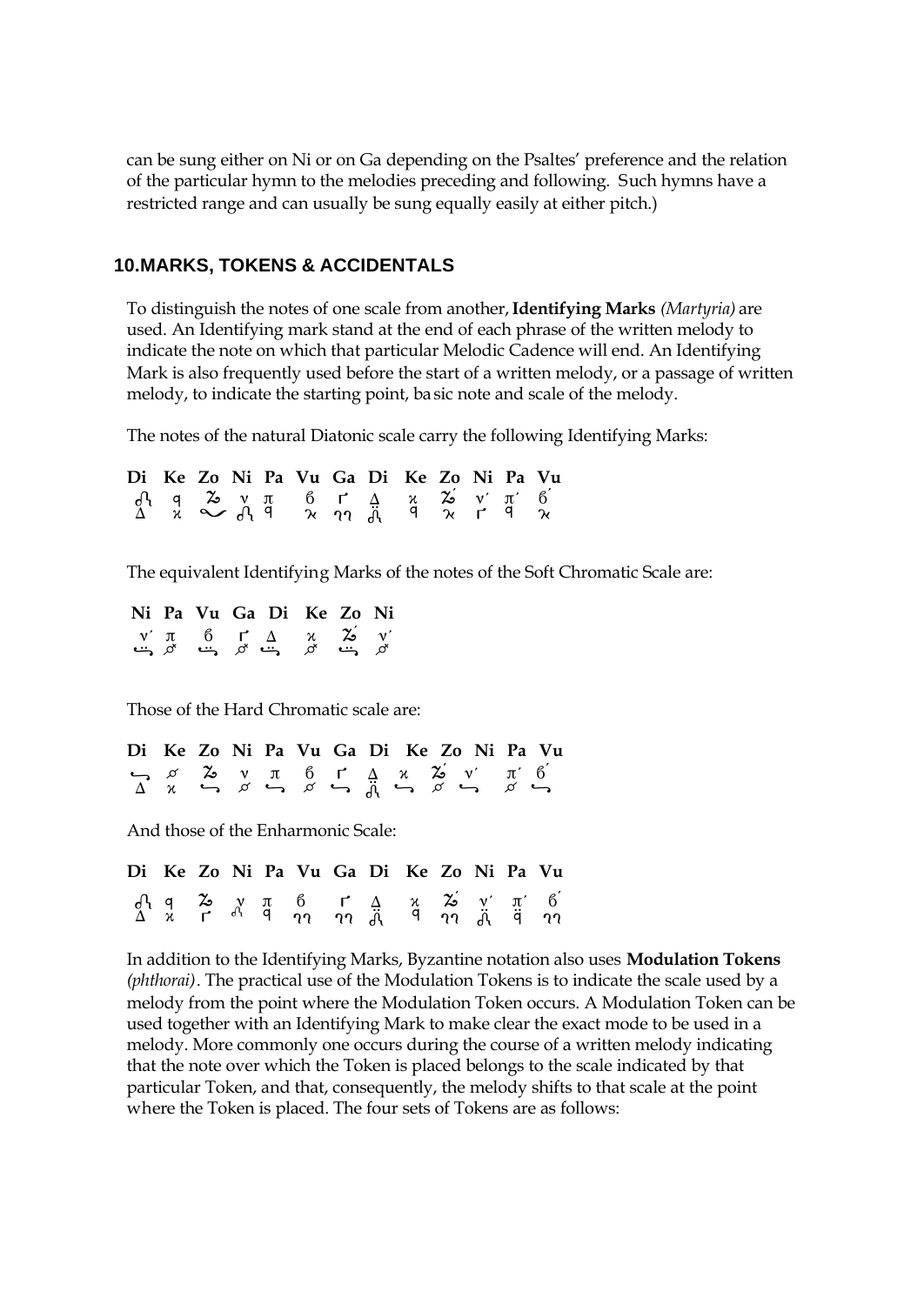#### **Diatonic Scale Tokens:**

|  |  |  | $\alpha$ $\beta$ $\beta$ $\beta$ $\alpha$ $\beta$ $\beta$ |  |  |  |
|--|--|--|-----------------------------------------------------------|--|--|--|
|  |  |  | Ni Pa Vu Ga Di Ke Zo Ni'                                  |  |  |  |

#### **Soft Chromatic Scale Tokens**:

| $-\theta$ ) $\alpha$ $-\theta$ ) $\alpha$ $-\theta$ ) $\alpha$ $-\theta$ ) $\alpha$ |  |  |  |  |
|-------------------------------------------------------------------------------------|--|--|--|--|
| 8   14   8   12   8   14   8                                                        |  |  |  |  |
| Ni Pa Vu Ga Di Ke Zo Ni'                                                            |  |  |  |  |

#### **Hard Chromatic Scale Tokens** :

| $\int \phi$ $\phi$ | $\int \frac{1}{x} \, dx$                                                                                |  | $\sigma$ row             |
|--------------------|---------------------------------------------------------------------------------------------------------|--|--------------------------|
| Ni Pa              | $\begin{array}{ c c c c c c c c } \hline 6 & 20 & 4 & 12 & 6 & 20 \ \hline \end{array}$<br>Vu Gali Dike |  | $\vert 4 \vert$<br>Zo Ni |

#### **Octave-System Enharmonic Scale Tokens**:

|  | فر به مع ام به هر م                                   |  |  |
|--|-------------------------------------------------------|--|--|
|  |                                                       |  |  |
|  | $Zob$ Ni Pa Vu <sup>b</sup> Ga Di Ke Zo <sup>'b</sup> |  |  |

#### **Tetrachordal-System Enharmonic Scale Tokens:**

|  |  | ە كر ق م ك م                         |  |  |  |  |
|--|--|--------------------------------------|--|--|--|--|
|  |  |                                      |  |  |  |  |
|  |  | Ni Pa Vu Ga Di Ke Zo <sup>b</sup> Ni |  |  |  |  |

#### **ACCIDENTALS:**

Psalmodia makes use of three types of accidentals; sharps and flats affecting a single note, sharps and flats affecting every subsequent not of a given pitch until neutralised and the "shades," complex accidentals which shift the pitch of whole groups of notes.

#### **[A] Sharps and Flats:**

Since Psalmodia uses a wide range of intervals, it is no surprise that it makes use of not one but several kinds of sharp *(diesis)* and several kinds of flat *(yfesis).* Unfortunately, musical theorists are not consistent in the number or meaning of the sharps and flats used. The great Chrysanthos defined signs to raise or lower the pitch of a note by 1/4, 1/3, 1.2, 2/3 and 3/4 of a tone. An official statement from the Patriarchate's officials in 1881 defined signs for sharps and flats of 1/6, 2/6, 3/6, 4/6 and 5/6 of a tone! Neither of these extravagant systems of accidentals has really any practical use, and both have passed into virtual oblivion. Even so, there is no single coherent system of sharps and flats is to be found in the written corpus of Psalmodia. Some writers use only one flat sign and one sharp sign, some writers recognise three of each, but rarely use more than two. Irritatingly, those who use three signs of each kind do not agree as to the degrees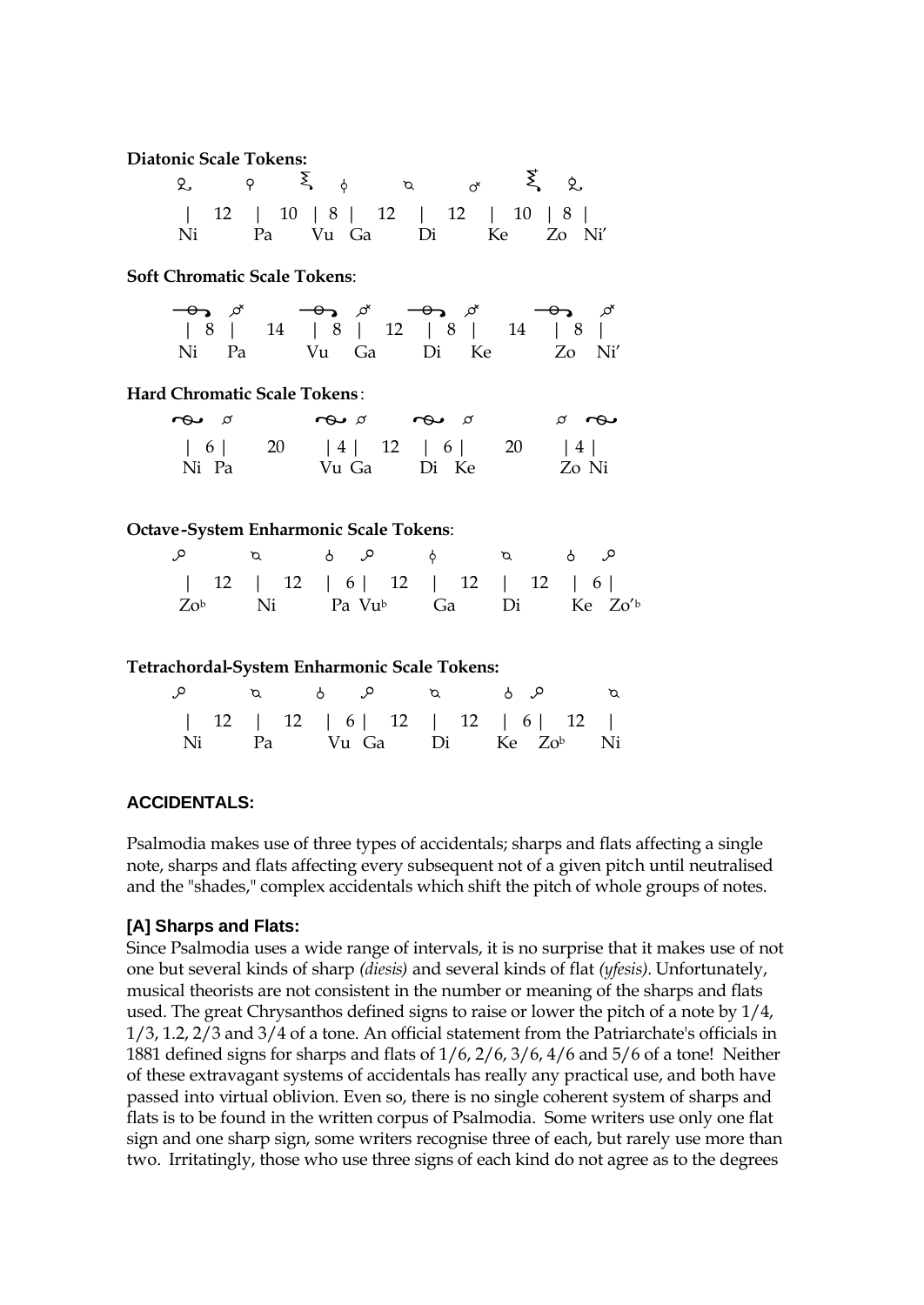of sharpness or flatness they indicate; some see them as sharpening or flattening a note by 1/3, 1/2 and 2/3 tone, others by 1/4, 1/2 and 3/4 tone! The easiest way to read the three signs is as flattening or sharpening a note by less than a semitone, about a semitone and more than a semitone - i.e. as a **flattish***,* a **flat***,* and a **very-flat**, a **sharpish**a **sharp** and a **very-sharp.**

The signs you are most likely to find in musical texts are the following:

| <b>FLAT</b>                       | <b>SHARP</b> |  |  |  |
|-----------------------------------|--------------|--|--|--|
| A. $\mathcal{P}$ B. $\mathcal{P}$ | A o* B o     |  |  |  |

Unfortunately, the use of these different signs is not consistent, especially in older texts. Chrysanthos himself used the signs marked A to indicate a flattening or sharpening of a quarter-tone tone and the signs marked B to indicate a flattening or sharpening of a semitone. The Patriarchal Authorities, however, in 1881 defined the value of the signs marked A as flattening or sharpening a note by one sixth of a tone. In more modern use the B signs tend to represent a flat or a sharp and the B signs a flattish or sharpish. A very-sharp or a very-flat is indicated by adding a second bar to the A signs. Where only a sing sharp and a single flat sign is used, it will normally be the A signs used. In that case it can be read it as sharpening or flattening by about a semitone, but it will depend on the mode in use what kind of semitone that is.

#### **[B] General Sharps and Flats:**

The following signs affect every subsequent note of a particular pitch until neutralised: **General Sharp General Flat**  $\mathcal{L}$ on Ga affects Vu on Ke affects Zo

#### **[C] The "Shades."**

The Shades *(Chroai)* are an important and distinctive feature of Psalmodia in modern practice, features Psalmodia shares with classical Ottoman music.. There are three Shades, the Yoke *(zygos,)* the Tilt *(kliton)* and the Sabre *(Spathi).* Each of the Shades affects a number of successive notes of the scale, changing the musical complexion of the mode in use. The Shades are subtle and complex colourings that can be used to great effect in melodic composition.

#### 1. The Yoke:  $\mathcal{L}$

The yoke is written over the sign for the note Di and modifies the intervals below it as follows:

| Ni |                | Pa Vu       Ga Di        |
|----|----------------|--------------------------|
|    |                | 18   4   16   4          |
|    | $\pi$ 6        | $\Gamma$ $\Delta$        |
| d۶ | $\overline{a}$ | $\overline{\phantom{0}}$ |

Note the Identifying Marks of the Shaded notes.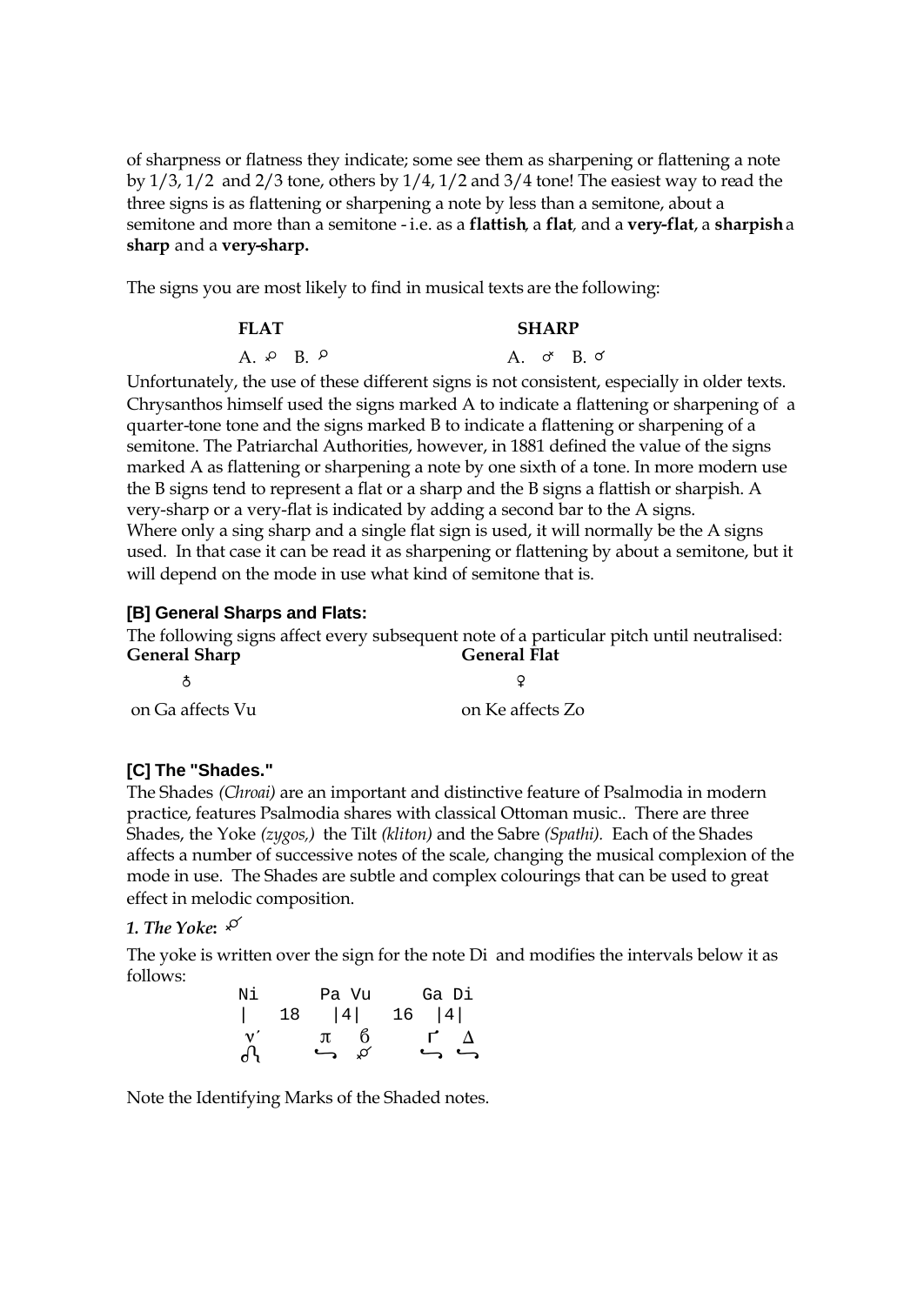#### 2. The Tilt:  $\mathcal{S}$

The Tilt is also written above the sign for Di . It affects the notes below it as follows:

| Pa |    | Vu | Ga Di                           |
|----|----|----|---------------------------------|
|    | 14 |    | $12 \mid 4 \mid$                |
| π  |    | n  | $\Gamma$ $\Delta$<br>$x \eta_1$ |

or, according to an alternative interpretation of the intervals:

| Pa | \/11 | Ga Di |   |  |  |
|----|------|-------|---|--|--|
|    | כי ד |       | 4 |  |  |

#### 3. The Sabre:  $-\theta$ **b**

The Sabre is normally found over the note Ke or the note Ga. On Ke its effect is as follows:

| Ga           |    | Di Ke Zo                                                  | Ni            |
|--------------|----|-----------------------------------------------------------|---------------|
|              | 20 | 4 4                                                       | 14            |
| $\mathsf{r}$ |    | $\frac{\Delta}{\sqrt{2}}$ $\frac{\pi}{9}$ $\frac{25}{12}$ | $\mathbf{y}'$ |
| າາ           |    |                                                           | ժ\            |

on Ga, however, the Sabre affects the scale as follows:

|  |  |  | Pa Vu Ga Di Ke Zo Ni |  |
|--|--|--|----------------------|--|
|  |  |  |                      |  |

#### **11. RHYTHM and TEMPO:**

Psalmodia is strongly rhythmical. Its rhythmic basis is twofold:

#### [A] **TONIC RHYTHM or ACCENTUAL RHYTHM**:

The accented syllables of the text normally carry a clear musical accent. Sometimes this is the only or the predominant rhythmic element in the music, as for example in musical reading of scriptural texts, in the simple psalm tones, in chanted prose prayers, and in the priests' and deacons' part in the chanting of services.

#### [B] **METRIC RHYTHM:**

Many musical forms follow fixed rhythmic patterns. This is most evident in the case of prosomia which share the metric structure both of their literary text and of their melody with the corresponding automelon. Accentual rhythm, however, can modify the metrical structure of a melody so that, for example, different prosomia of the automelon may have subtly different rhythmical structures depending on the exact accentual pattern of the poetic text.

Traditional Psaltic theory analyses the metric rhythm of hymns on the model of the metrical feet of Classical Greek poetry. This is both cumbersome and unnecessary. All that is required is the recognition that musical metre can be of considerable flexibility and complexity, and that the musical metre of a hymn will express its poetical metre -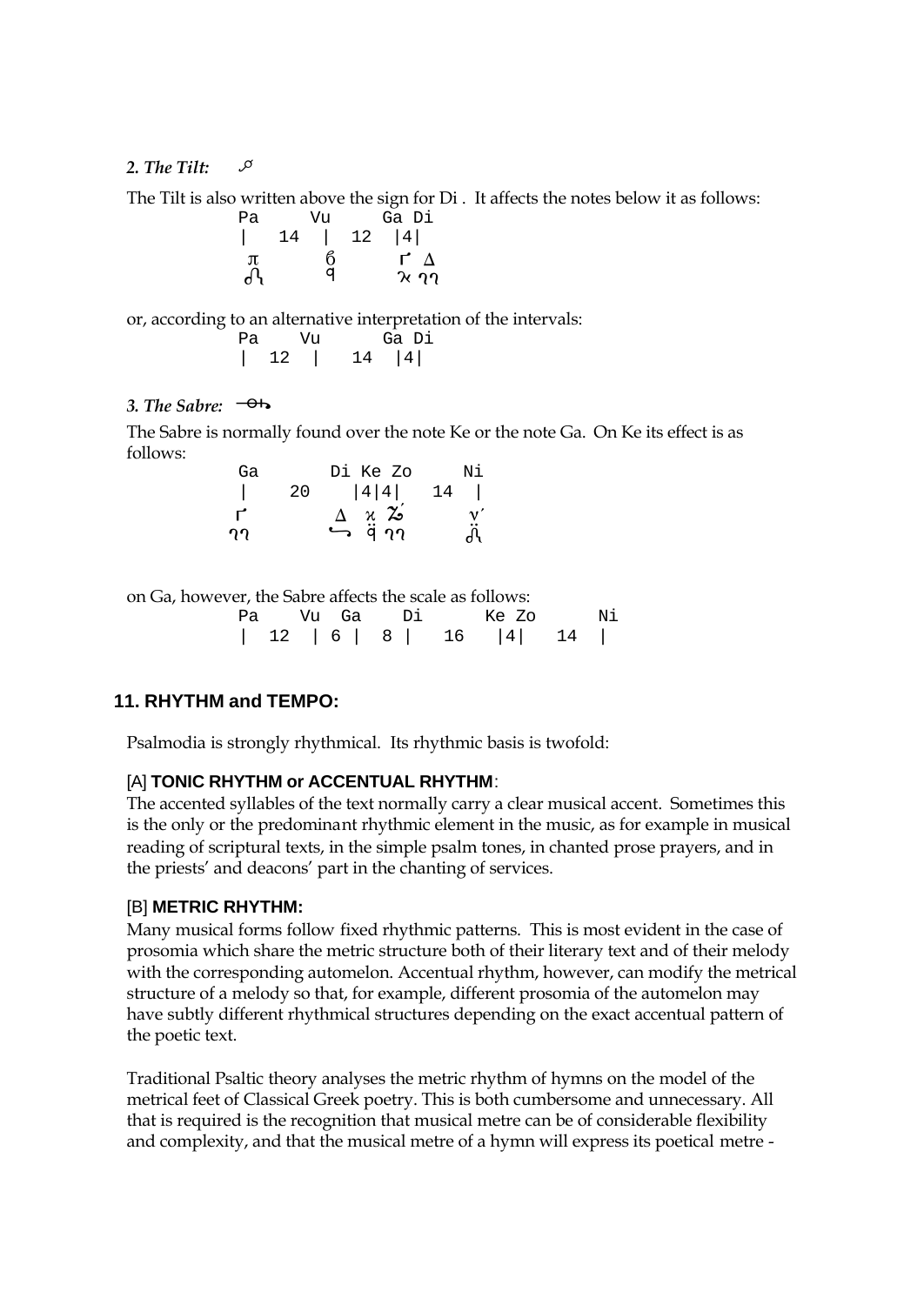the poetic metre is, of course, the stress-accentual metre of post-classical Byzantine verse, not the quantitative metre of classical verse.

In the absence of any other metrical indication, the musical text is presumed to be written in duple or quadruple rhythm, except where accentual rhythm dictates otherwise. The name of the automelon to which a prosomion is sung, the use of bar-lines to mark the feet of the musical metre and direct rhythmic instructions such as "*trisimos*" in triple time - may all be used to indicate metre.

In recent years, some melodes have begun to iron out the melodic irregularities of the traditional melodies of the prosomia, singing virtually them all in a regular quadruple rhythm that completely annihilates the rhythmic subtlety of the hymns. It does, however, make it easier for congregations to learn the troparia.

The chant makes use of a variety of Tempi, and the signs for them are differently interpreted by different singers and different schools. One important thing to note is that the pace at which the troparia of a Canon should be sung is a brisk musical walking pace, a much more rapid pace than that at which western hymns are normally sung.

The following table of signs identifies the customary signs of tempo which will be found in the musical text and the number of rhythmic beats per minute the tempo marking indicates. The table is, of course, no more than a set of very approximate guidelines. The tempo of reading in particular needs care: the pious and ponderous style affected by some readers is quite as inappropriate to the reading of the sacred text as is the near unintelligible gabble adopted by others in the inane belief this is somehow truly 'Orthodox'. What is required is clear, well-enunciated reading at a normal reading pace that makes the text fully accessible and comprehensible to the hearer. *On rare occasions a liturgical text which is always sung is marked to be read chyma: in such cases the text is chanted in a near monotone.* 

| <b>TEMPO</b> |             | <b>SIGN</b> | Beats per minute: |
|--------------|-------------|-------------|-------------------|
| Slow         | (Bradeia)   |             | $80 - 100$        |
| Medium       | (Mesi)      |             | $100 - 100$       |
| Moderate     | (Metria)    | $\neg$      | $120 - 160$       |
| Quick        | (Tacheia)   |             | $160 - 180$       |
| Very Quick   | (Tachytati) | ┍┸          | $180 -$           |
| Speech       | (Chyma)     |             | 180 ?-            |

Of these six tempi, the middle three and the last, the speech tempo, are the most regularly used. *The terms mesi and metria are sometimes reversed in use.*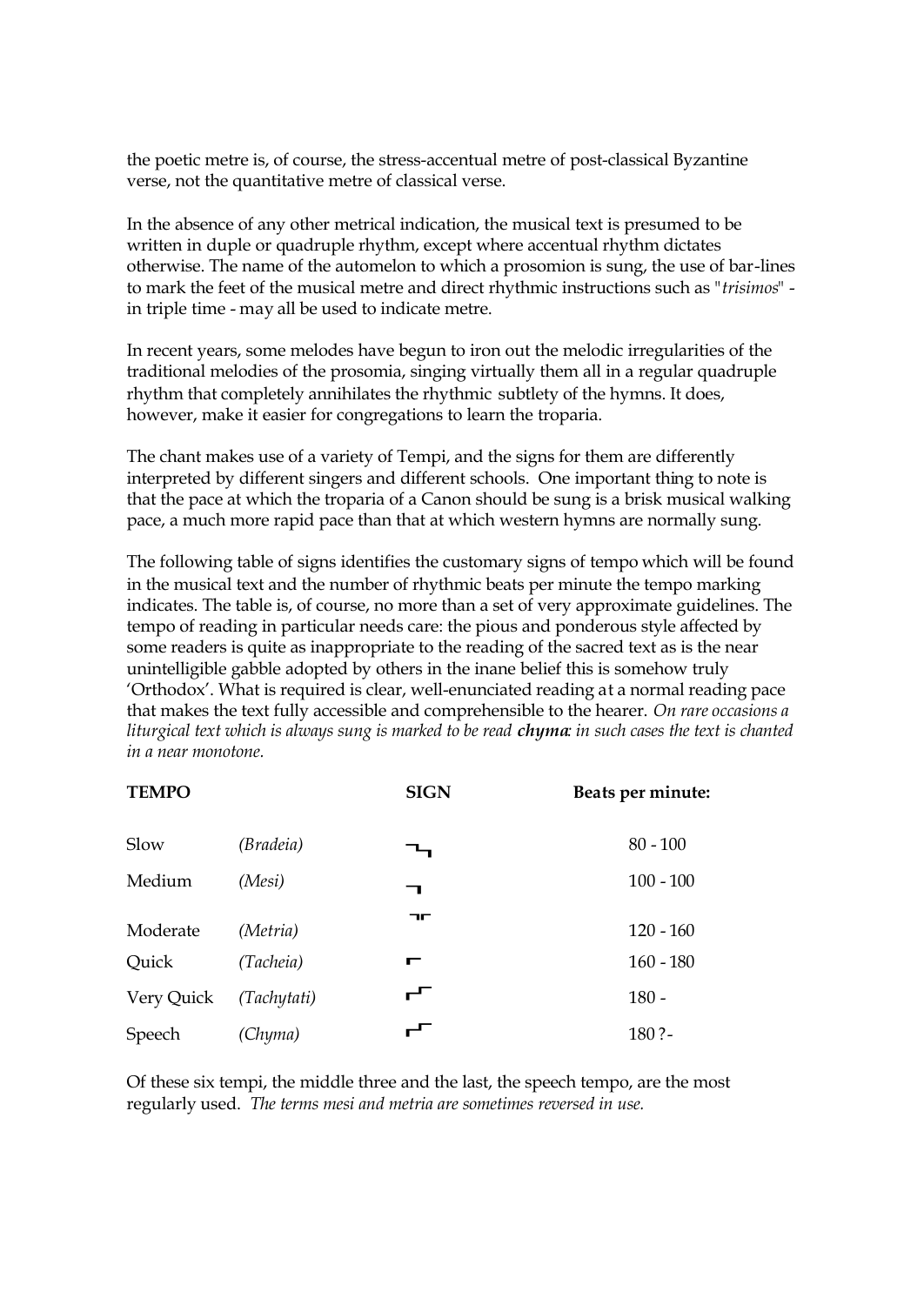#### **12. PSALMODIA IN PRACTICE**

#### **INTRODUCTION.**

Psalmodia is a liturgical art. Scholars and musicians may find Psalmodia of great historical, aesthetic or musicological interest; for the Psaltes, while these things may be of interest, the heart of his or her calling is the carrying out of a liturgical ministry. Psalmodia is prayer: the Psaltes is a prayer-leader.

**Psalmodia is part of the public prayer of the Church**. The texts of the chant take precedence over the music: the music of the chant is there to carry and to express the text.

The Psaltes's role is not to impose on the chant any personal meaning or emotion, but to realise in song the meaning and the feeling that are **there** in the text and the music. It is important that the Psaltes should seek to acquire an accurate awareness of the meaning of the liturgical texts and reflect intelligently on the significance and feeling of the melody belonging to the text. The Psaltes exercises a liturgical ministry of great importance, chanting the sacred texts on behalf of the People of God, and has a crucially important function in enabling and supporting the prayer of the whole congregation.

#### **THE VOICE.**

The Psaltes needs to have an accurate sense of pitch and a voice appropriate to the liturgical ministry he or she is to exercise. A weak or unsteady voice is undesirable. The modern habit of introducing microphones into the church has at least the merit of enabling singers with particularly quiet voices to function more effectively as Psaltai.

Ideally, a Psaltes should have a clear, accurately pitched, melodious and pleasing voice and a range encompassing at least the two octaves from low to high F or low to high G.

Singers trained in operatic or lieder styles need to learn a quite different approach to singing before they can sing Psaltic music. Psaltic chanting is essentially a religious act, not a musical performance and certainly not a dramatic performance. The congregation is not an audience to be entertained and impressed. The liturgical offices are prayer offered in the presence of the Living God, not an exotic form of oratorio. They are part of the opublic prayer of the Church, not an exercise in personal devotion. The Psaltes exercises a ministry on behalf of the congregation; that is something quite different from giving a musical performance for the people's edification.

#### **THE FORMS of CHANT.**

The Liturgical offices contain a wide variety of chant. The Psaltes needs to understand and appreciate the character and function of each.

#### **A] LITANIES**

The Byzantine Rite is particularly rich in litanies, from the catena of petitions of the Eirenika to the brief dialogue of the Small Ektenia. Essentially a Litany is a dialogue, usually between deacon and people; the deacon (or the priest) chants a petition to which the people, led by the Psaltai, make a brief, simple response, e.g. "Lord have mercy," or "Grant this, O Lord." Each Litany normally ends with a brief prayer of commendation, to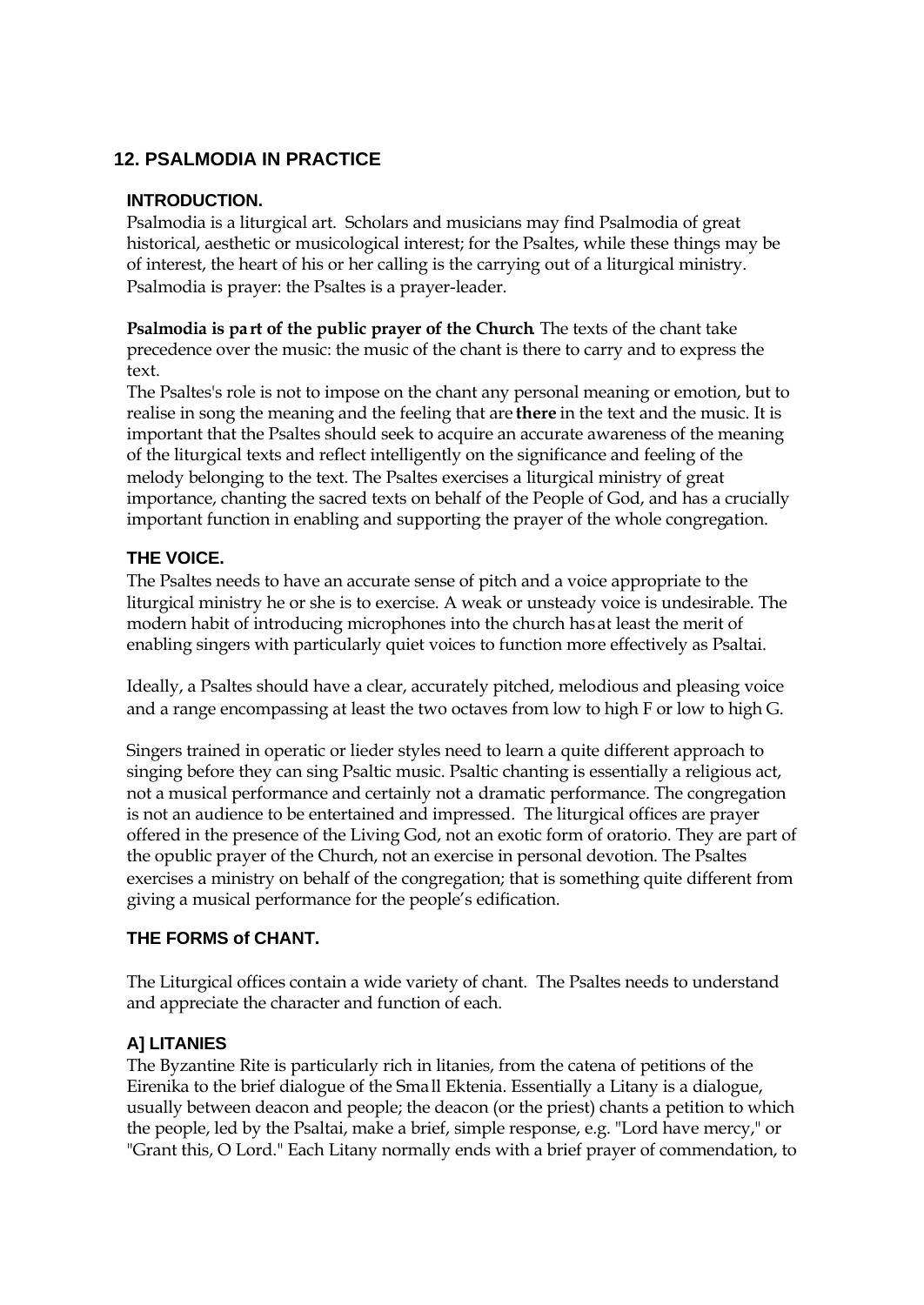which the people reply "To You, O Lord," and a doxology sung by the priest, to which the response is "Amen."

The Litany is, and is meant to be, a simple, popular form of prayer. The responses belong to the people, and are one form of chant it is easy to return to the people, especially if the Psaltai are content to give an effective lead, and keep, generally, to simple traditional melodies.

If the Psaltai do make the responses to the litanies, the usual custom is for one choir to make the first six responses of a set of twelve, the other the next six. It is equally possible for the two sides to respond alternately, or for sets of responses to be broken into clusters of three or four.

#### **B] LITURGICAL DIALOGUE**

Besides the Litanies, there are many other forms of liturgical dialogue in the Byzantine Rite. The Leitourgika are the most important instance. The Leitourgika are normally sung in the Tone (Echos) of the day. This is the norm, but in practice many churches do not follow it, and use a narrow range of chants traditional in that particular community. Many priests, moreover, are unable to chant the Liturgy in all eight Tones, and this makes it difficult if not impossible to use the full range of Tones for the Leitourgika.

The Leitourgika should be chanted to a suite of melodies that give a sense of unity and continuity to the music of the Anaphora. The words chanted in Liturgical Dialogue must always be clear and intelligible. No musical settings should be used that obscure the words by melodic over-elaboration or decorative excess.

All the Psaltai should make the responses of the Leitourgika together. If the melodies are familiar, the congregation may well chant the responses with them.

#### **C] APOLYTIKIA, TROPARIA, KATHISMATA, KONTAKIA &c.**

The Apolytikia and Kontakia of the Little Entrance in the Liturgy, the Apolytikia and Theotokia at the end of Hesperinos and after *Theos Kyrios* in Orthros, the Irmoi, Troparia and Katabasiai of the Kanons have all a similar musical character, they are verses sung either to short, syllabic melodies, or more rarely to slow melodies where each syllable of text is carried on two or three notes. They are to be sung clearly, simply and normally at a fairly quick tempo. Hymns of this kind are sung to melodies in the Irmic modes of the appropriate tone.

#### **D] STICHERA**

The later verses of the psalms chanted at Hesperinos and Orthros are interleaved with short verses from the Paraklitiki, the Triodion, Pentekostarion or Minaia. These verses have also both Short and Slow versions. Normally the Short versions are used, though in some communities it is the custom to use the Slow stichera for Sunday services or on solemn feasts. Many of the stichera of the Minaia are Prosomia.

#### **E] IDIOMELA**

Idiomela are used most typically as the hymns of the Lity or at *Lord I Have Cried* on Feasts of the Lord. They are always sung in the Sticheric modes of the appropriate tone.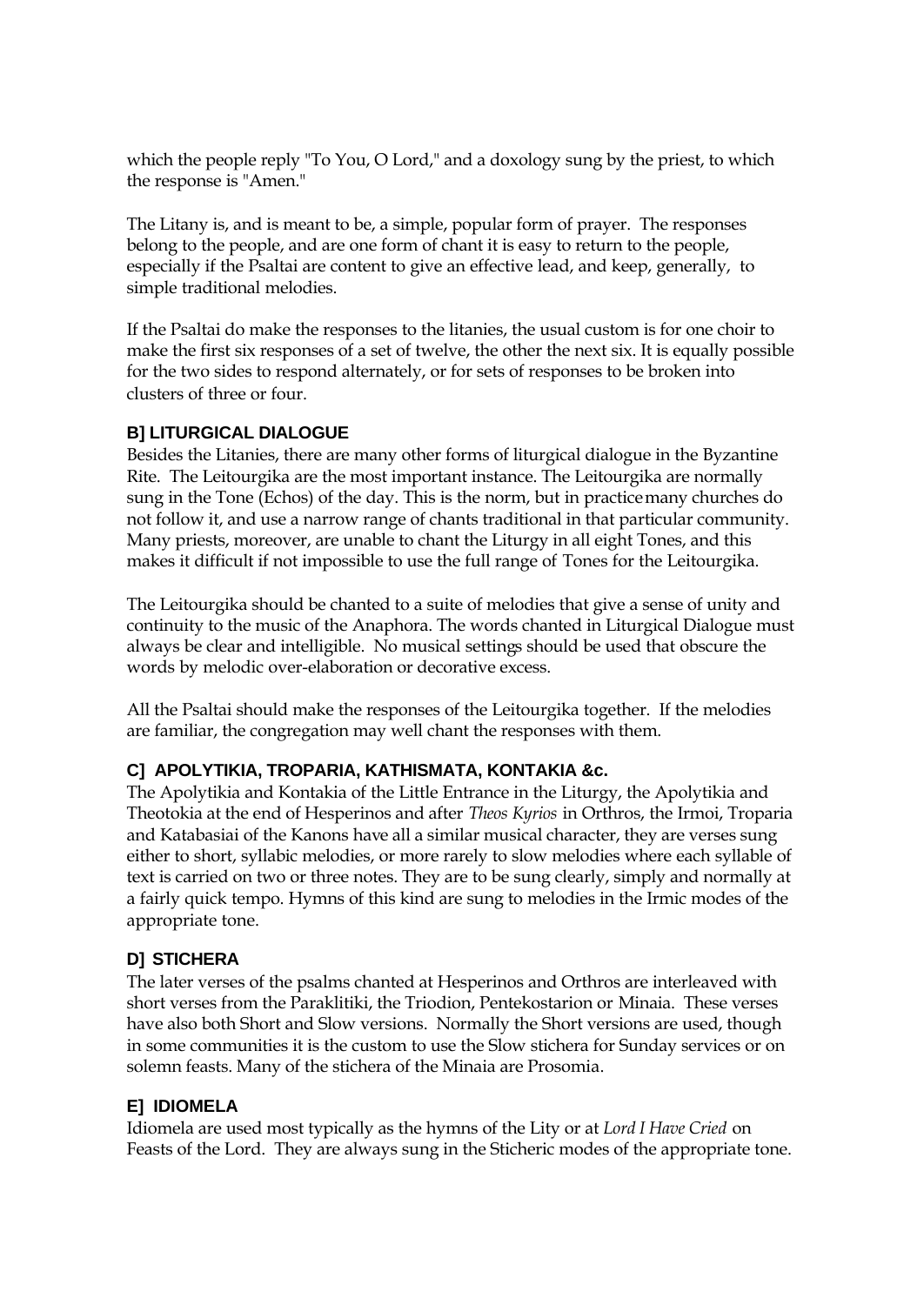#### **F]** *KYRIE EKEKRAXA* **&** *PASA PNOI*

These verses have a parallel use, the one to introduce the sequence of Lucernary Psalms at Vespers, the other to introduce the Psalms of Laud (*Ainoi*). Both Short and Slow melodies exist. The *Kyrie Ekekraxa* should be sung slowly (c. 96 beats per minute), prayerfully, with compunction; the *Pasa Pnoi*, on the other hand is an expansive, celebratory chant.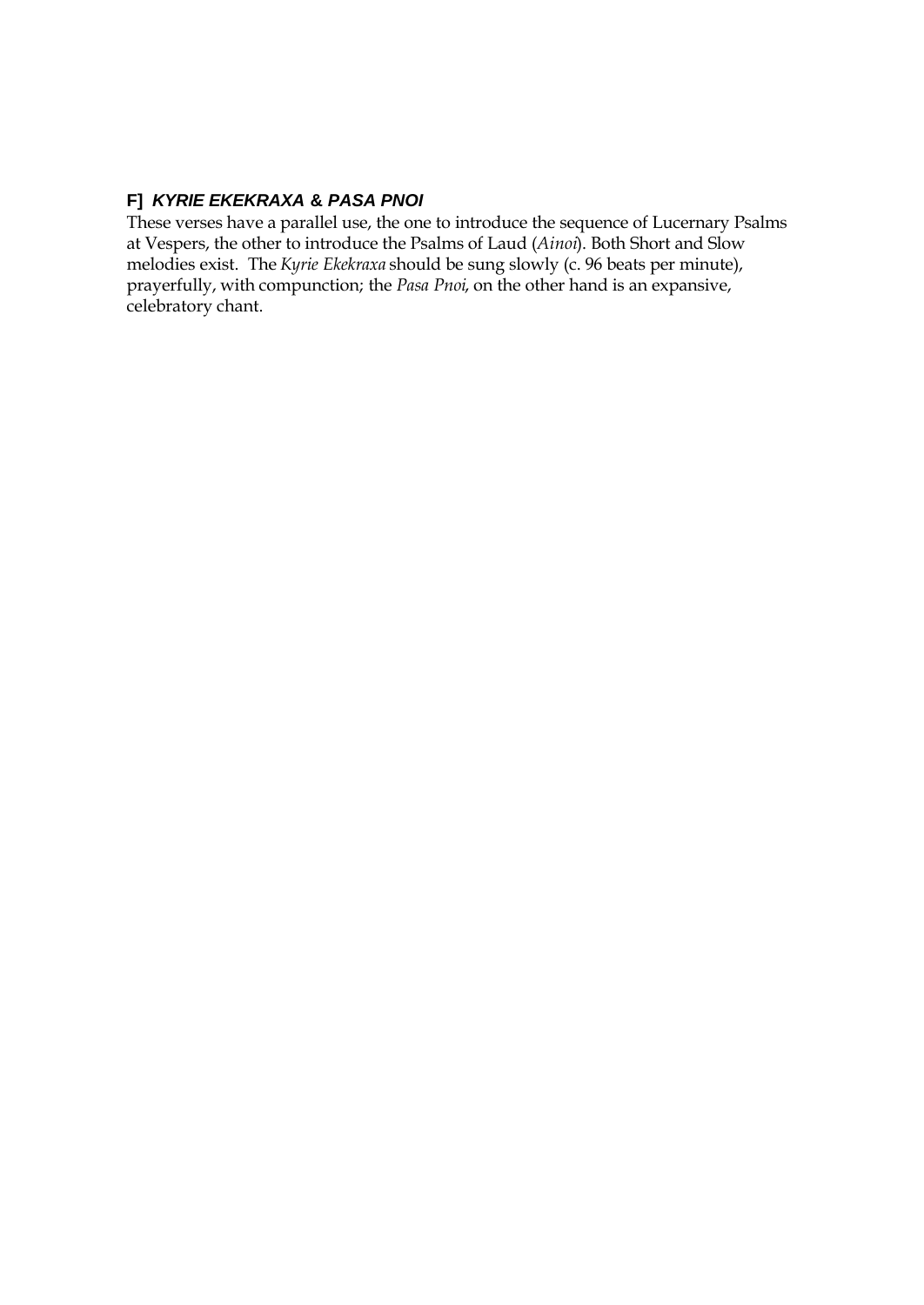The slow melodies in current use descend from the reforming eighteenth century *Anastasimatarion* of Peter Lampadarios, usually from the reworked edition published by Joannis Protopsaltes in the mid nineteenth century. An older, much more melismatic style of melody is represented by the work of Jakovos Protopsaltes, whose long, lyrical settings, though of great beauty are relatively rarely heard. Short melodies of the *Kyrie Ekekraxa* and the *Pasa Pnoi* were published in the Anastasimatarion of Joannis Protopsaltes. They are melodies of quite extraordinary beauty. In many churches it is customary to use the Short melodies on weekdays and the Slow melodies for Saturday evening and Sunday Morning. If the short melodies are used, they should be sung at a rather slower pace than the verses that follow.

#### **G] DOXASTIKA**

In both Hesperinos and Orthros the sequences of stichera end with one or more Doxastika, and a similar Doxastikon-Theotokion completes the verses of the Aposticha. Doxastika are normally sung to Slow melodies of some complexity. Short settings also exist, and, though they are rarely used, they are very beautiful. Whichever version is used, the Doxastikon should be sung expansively, at a slower pace than the verses which precede it.

#### **H] CHERUBIKON & KOINONIKON**

The music of the Divine Liturgy varies in pace. At two points, the preparation for the Great Entrance and the Communion of the Clergy, slow, extremely elaborate chants are normally used, in the Tone of the day. Both of these chants reflect the identity of this Liturgy, here in this temple, with the angelic worship of the Court of Heaven. The chant of both Cherubikon and Koinonikon should be slow, serene, recollected. In both cases, however, shorter melodies also exist which require a different, plainer style of execution.

#### **I] GREAT DOXOLOGY**

The Great Doxology is a very ancient Christian hymn. It is sung antiphonally. A great variety of both Short and Slow melodies are in use. This hymn stands at the end of Orthros, as the culminating act of glorification of God. The great Doxology should be sung in an exultant (*diastaltikon*) style and at a pace suitable to a celebratory chant.

#### **J] TRISAGION**

The Trisagion hymn stands before the Scriptural readings which form the focal point of the Liturgy of the Word of the Synaxis. The cry "Holy, Holy, Holy" is the cry of the angels about the Throne of God, to which in the Liturgy our voices are joined. The hymn is normally sung in Tone II, the customary echos of the Synaxis, but can be sung in any echos. The Trisagion should be sung in an exultant manner, the Dynamis even more so. The Dynamis should be a powerfully exultant piece, lifting the hearts and minds of the people, readying them to hear and receive the inspired word of the scriptural readings.

#### **K] PSALMS**

The chanting of the Psalms has given eccelsiatical chant its name, *Psalmodia.* The psalms are chanted in a number of different ways: in **direct psalmody** the singer or singers chant the psalm as a single continuous poem, in **antiphonal psalmody** to singers or two choirs chant alternate verses of the Psalm, in **responsorial psalmody**